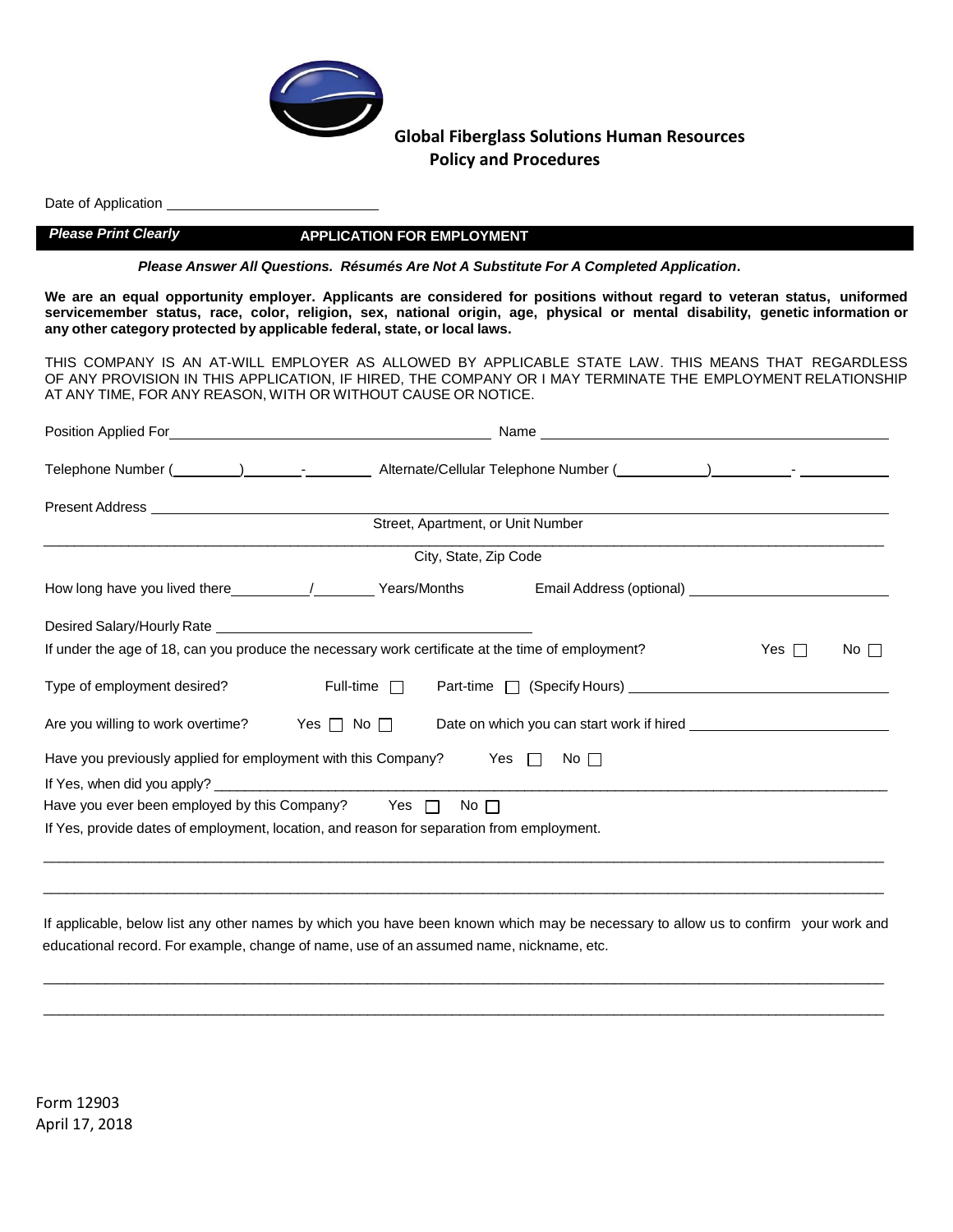

| <b>Education</b>                    | <b>School Name and Location</b><br>(Address, City, State) | <b>Course of</b><br><b>Study</b> | Graduate?<br>Y or N | # of Years<br><b>Completed</b> | Degree/Major |
|-------------------------------------|-----------------------------------------------------------|----------------------------------|---------------------|--------------------------------|--------------|
| High School                         |                                                           |                                  |                     |                                |              |
| College                             |                                                           |                                  |                     |                                |              |
| Bus./Tech./Trade<br>or Post College |                                                           |                                  |                     |                                |              |
|                                     |                                                           |                                  |                     |                                |              |

Honors Received \_\_

### **WORK EXPERIENCE**

Please list the names of your present and/or previous employers in chronological order with present or most recent employer listed first. Provide information for at least the most recent ten (10) year period. Attach additional sheets if needed. If self-employed, supply firm name and business references. You may include any verifiable work performed on a volunteer basis, internships, or military service. Your failure to completely respond to each inquiry may disqualify you for consideration from employment. Do not answer "see r*ésumé*."

\_\_\_\_\_\_\_\_\_\_\_\_\_\_\_\_\_\_\_\_\_\_\_\_\_\_\_\_\_\_\_\_\_\_\_\_\_\_\_\_\_\_\_\_\_\_\_\_\_\_\_\_\_\_\_\_\_\_\_\_\_\_\_\_\_\_\_\_\_\_\_\_\_\_\_\_\_\_\_\_\_\_\_\_\_\_\_\_\_\_\_\_\_\_\_\_\_\_\_\_\_\_\_\_\_\_\_\_\_

| Employer                                                                                                       |  |                |                                                                                                                                                                                                                                |
|----------------------------------------------------------------------------------------------------------------|--|----------------|--------------------------------------------------------------------------------------------------------------------------------------------------------------------------------------------------------------------------------|
| <b>Name</b>                                                                                                    |  | <b>Address</b> | <b>Type of Business</b>                                                                                                                                                                                                        |
|                                                                                                                |  |                |                                                                                                                                                                                                                                |
|                                                                                                                |  |                |                                                                                                                                                                                                                                |
| Supervisor's Name                                                                                              |  |                | May we contact? $\Box$ Yes $\Box$ No If No, why not? $\Box$                                                                                                                                                                    |
|                                                                                                                |  |                |                                                                                                                                                                                                                                |
|                                                                                                                |  |                | What will this employer say was the reason your employment terminated? Letterman and the state of the state of                                                                                                                 |
|                                                                                                                |  |                |                                                                                                                                                                                                                                |
| Employer                                                                                                       |  |                |                                                                                                                                                                                                                                |
| <b>Name</b>                                                                                                    |  | <b>Address</b> | <b>Type of Business</b>                                                                                                                                                                                                        |
| Telephone (Champion Communication Championer Championer Championer Championer Championer Championer Championer |  |                | To the contract of the contract of the contract of the contract of the contract of the contract of the contract of the contract of the contract of the contract of the contract of the contract of the contract of the contrac |
|                                                                                                                |  |                | Duties                                                                                                                                                                                                                         |
| Supervisor's Name                                                                                              |  |                | May we contact? $\Box$ Yes $\Box$ No If No, why not?                                                                                                                                                                           |
|                                                                                                                |  |                |                                                                                                                                                                                                                                |
|                                                                                                                |  |                |                                                                                                                                                                                                                                |
|                                                                                                                |  |                |                                                                                                                                                                                                                                |
|                                                                                                                |  |                |                                                                                                                                                                                                                                |

Form 12903 April 17, 2018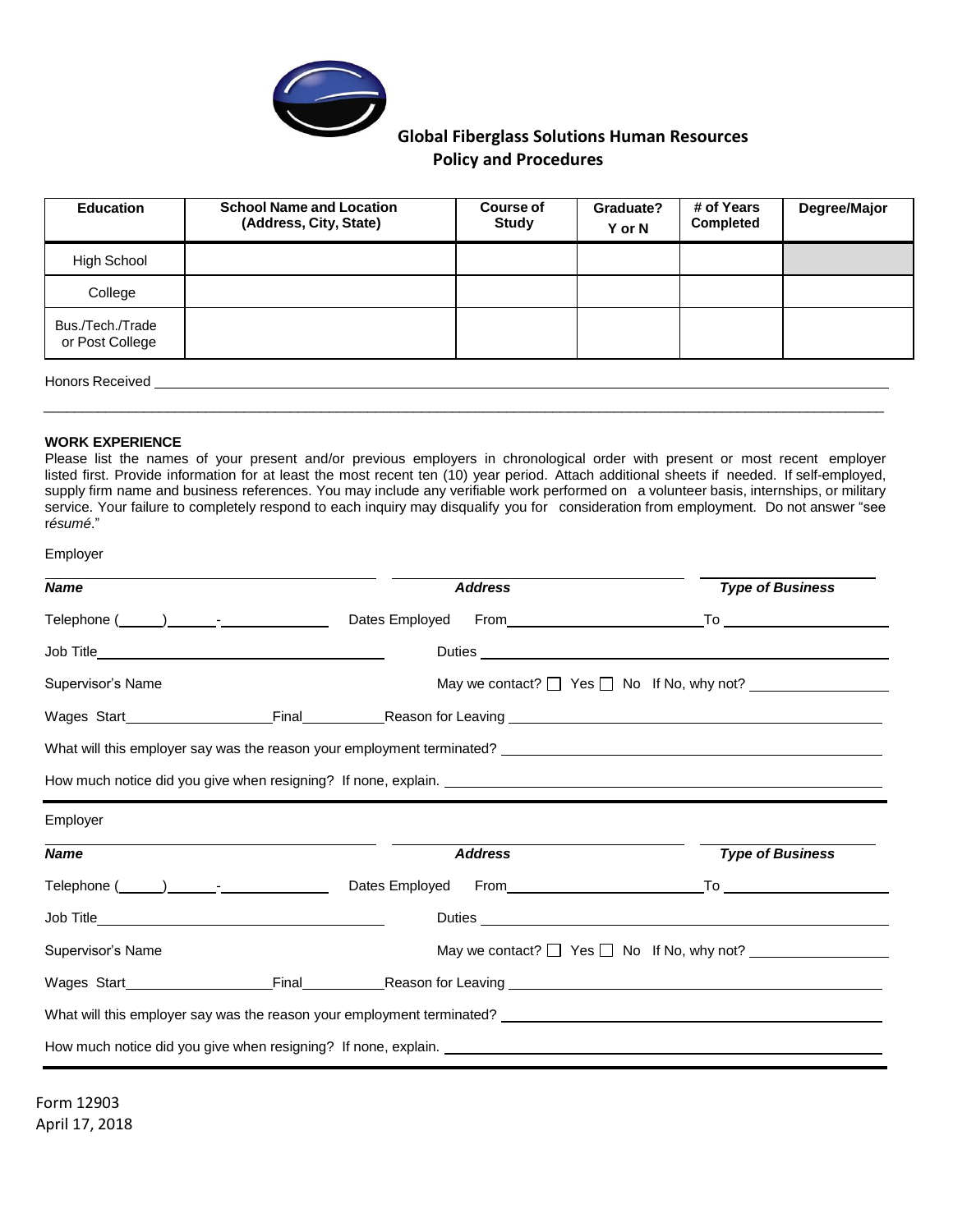

| Have you ever been terminated or asked to resign from any job?           |                                              |  |  | $\Box$ Yes $\Box$ No. If Yes, how many times?                                    |
|--------------------------------------------------------------------------|----------------------------------------------|--|--|----------------------------------------------------------------------------------|
| Has your employment ever been terminated by mutual agreement?            |                                              |  |  | $\overline{\phantom{a}}$ Yes $\overline{\phantom{a}}$ No If Yes, how many times? |
| Have you ever been given the choice to resign rather than be terminated? | $\Box$ Yes $\Box$ No If Yes, how many times? |  |  |                                                                                  |

If you answered Yes to any of the above three questions, please explain the circumstances of each occasion.

#### **REFERENCES**

- - $-$ 

Please list the names of additional work-related references we may contact. Individuals with no prior work experience may list school or volunteer-related references.

| <b>NAME</b> | <b>POSITION</b> | <b>COMPANY</b> | <b>WORK RELATIONSHIP</b><br>(i.e., supervisor, co-<br>worker) | <b>TELEPHONE</b> |
|-------------|-----------------|----------------|---------------------------------------------------------------|------------------|
|             |                 |                |                                                               |                  |
|             |                 |                |                                                               |                  |

Please list the names of personal references (not previous employers or relatives) who know you well that we may contact.

| <b>NAME</b> | <b>OCCUPATION</b> | <b>ADDRESS</b> | <b>TELEPHONE</b> | <b>NUMBER OF</b><br><b>YEARS KNOWN</b> |
|-------------|-------------------|----------------|------------------|----------------------------------------|
|             |                   |                |                  |                                        |
|             |                   |                |                  |                                        |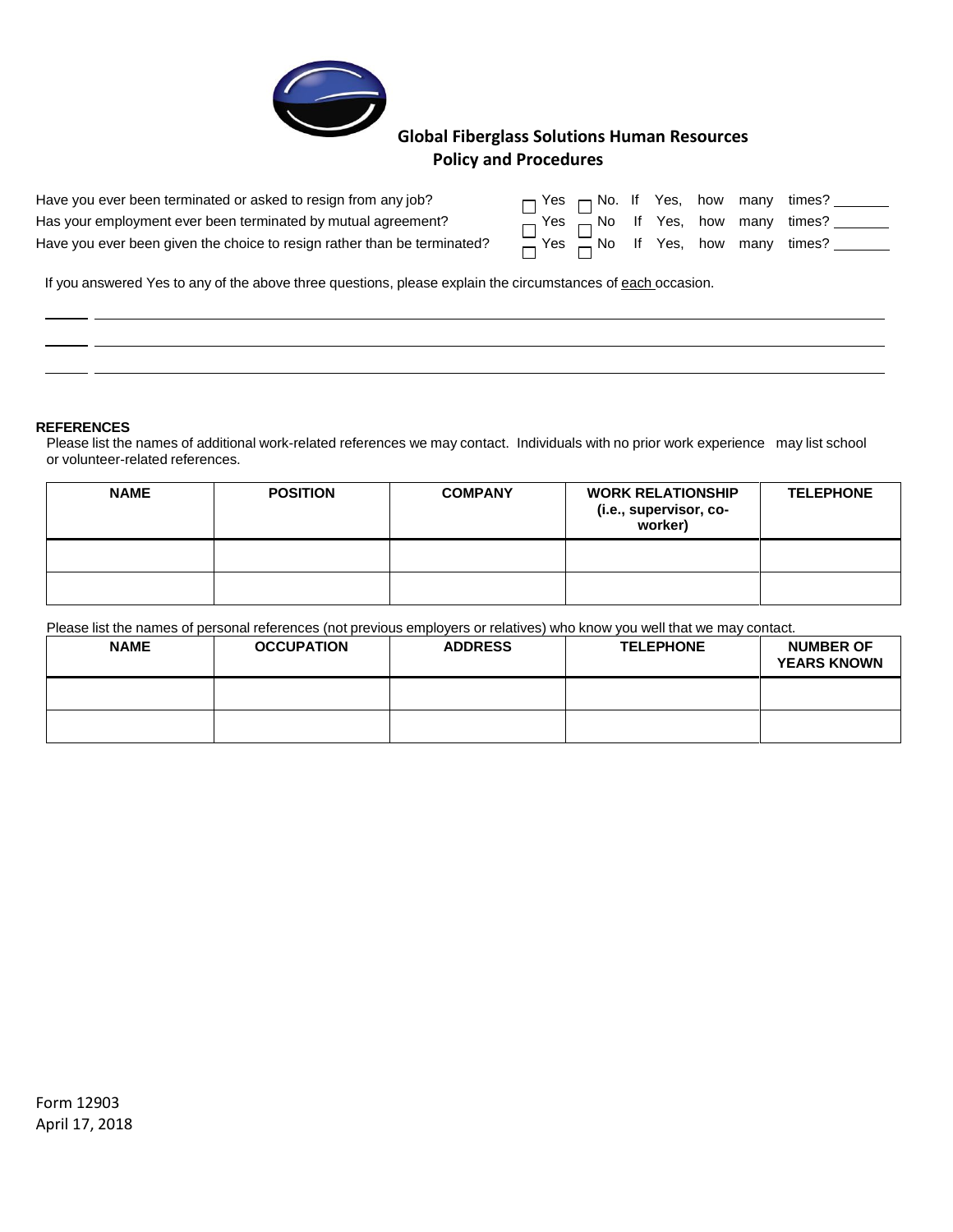

TIME UNLESS SUCH AN AGREEMENT IS IN A WRITTEN CONTRACT SIGNED I understand and agree that if driving is a requirement of the job for which I am applying, my employment and/or continued employment is contingent on possessing a valid driver's license for the state in which I reside and automobile liability insurance in an amount equal to the minimum required by the state where I reside.

I understand that the Company may now have, or may establish, a drug-free workplace or drug and/or alcohol testing program consistent with applicable federal, state, and local law. If the Company has such a program and I am offered a conditional offer of employment, I understand that if a pre-employment (post-offer) drug and/or alcohol test is positive, the employment offer may be withdrawn. I agree to work under the conditions requiring a drug-free workplace, consistent with applicable federal, state, and local law. I also understand that all employees of the location, pursuant to the Company's policy and federal, state, and local law, may be subject to urinalysis and/or blood screening or other medically recognized tests designed to detect the presence of alcohol or illegal or controlled drugs. If employed, I understand that the taking of alcohol and/or drug tests is a condition of continual employment and I agree to undergo alcohol and drug testing consistent with the Company's policies and applicable federal, state, and local law.

If employed by the Company, I understand and agree that the Company, to the extent permitted by federal, state, and local law, may exercise its right, without prior warning or notice, to conduct investigations of property (including, but not limited to, files, lockers, desks, vehicles, and computers) and, in certain circumstances, my personal property.

I understand and agree that as a condition of employment and to the extent permitted by federal, state, and local law, I may be required to sign a confidentiality, restrictive covenant, and/or conflict of interest statement.

I certify that all the information on this application, my résumé, or any supporting documents I may present during any interview is and will be complete and accurate to the best of my knowledge. I understand that any falsification, misrepresentation, or omission of any information may result in disqualification from consideration for employment or, if employed, disciplinary action, up to and including immediate dismissal.

**THIS COMPANY IS AN AT-WILL EMPLOYER AS ALLOWED BY APPLICABLE STATE LAW. THIS MEANS THAT REGARDLESS** OF ANY PROVISION IN THIS APPLICATION. IF HIRED. THE COMPANY OR I MAY TERMINATE THE EMPLOYMENT RELATIONSHIP AT ANY TIME, FOR ANY REASON, WITH OR WITHOUT CAUSE OR NOTICE. NOTHING IN THIS APPLICATION OR IN ANY **DOCUMENT OR STATEMENT, WRITTEN OR ORAL, SHALL LIMIT THE RIGHT TO TERMINATE EMPLOYMENT AT-WILL. NO OFFICER, EMPLOYEE OR REPRESENTATIVE OF THE COMPANY IS AUTHORIZED TO ENTER INTO AN AGREEMENT—EXPRESS OR IMPLIED—WITH ME OR ANY APPLICANT FOR EMPLOYMENT FOR A SPECIFIED PERIOD OF TIME UNLESS SUCH AN AGREEMENT IS IN A WRITTEN CONTRACT SIGNED BY THE PRESIDENT OF THE COMPANY.**

IF HIRED, I AGREE TO CONFORM TO THE RULES AND REGULATIONS OF THE COMPANY, AND I UNDERSTAND THAT THE COMPANY HAS COMPLETE DISCRETION TO MODIFY SUCH RULES AND REGULATIONS AT ANY TIME, EXCEPT THAT ITWILL NOT MODIFY ITS POLICY OF EMPLOYMENT AT-WILL.

I authorize the Company or its agents to confirm all statements contained in this application and/or résumé as it relates to the position I am seeking to the extent permitted by federal, state, or local law. I agree to complete any requisite authorization forms for the background investigation which may be permitted by federal, state and/or local law. If applicable and allowed by law, I will receive separate written notification regarding the Company's intent to obtain "consumer reports."

I authorize and consent to, without reservation, any party or agency contacted by this employer to furnish the above- mentioned information. I hereby release, discharge, and hold harmless, to the extent permitted by federal, state, and local law, any party delivering information to the Company or its duly authorized representative pursuant to this authorization from any liability, claims, charges, or causes of action which I may have as a result of the delivery or disclosure of the above requested information. I hereby release from liability the Company and its representative for seeking such information and all other persons, corporations, or organizations furnishing such information. Further, if hired, I authorize the company to provide truthful information concerning my employment to future employers and hold the company harmless for providing such information.

If hired by this Company, I understand that I will be required to provide genuine documentation establishing my identity and eligibility to be legally employed in the United States by this Company. I also understand this Company employs only individuals who are legally eligible to work in the United States.

Form 12903 April 17, 2018